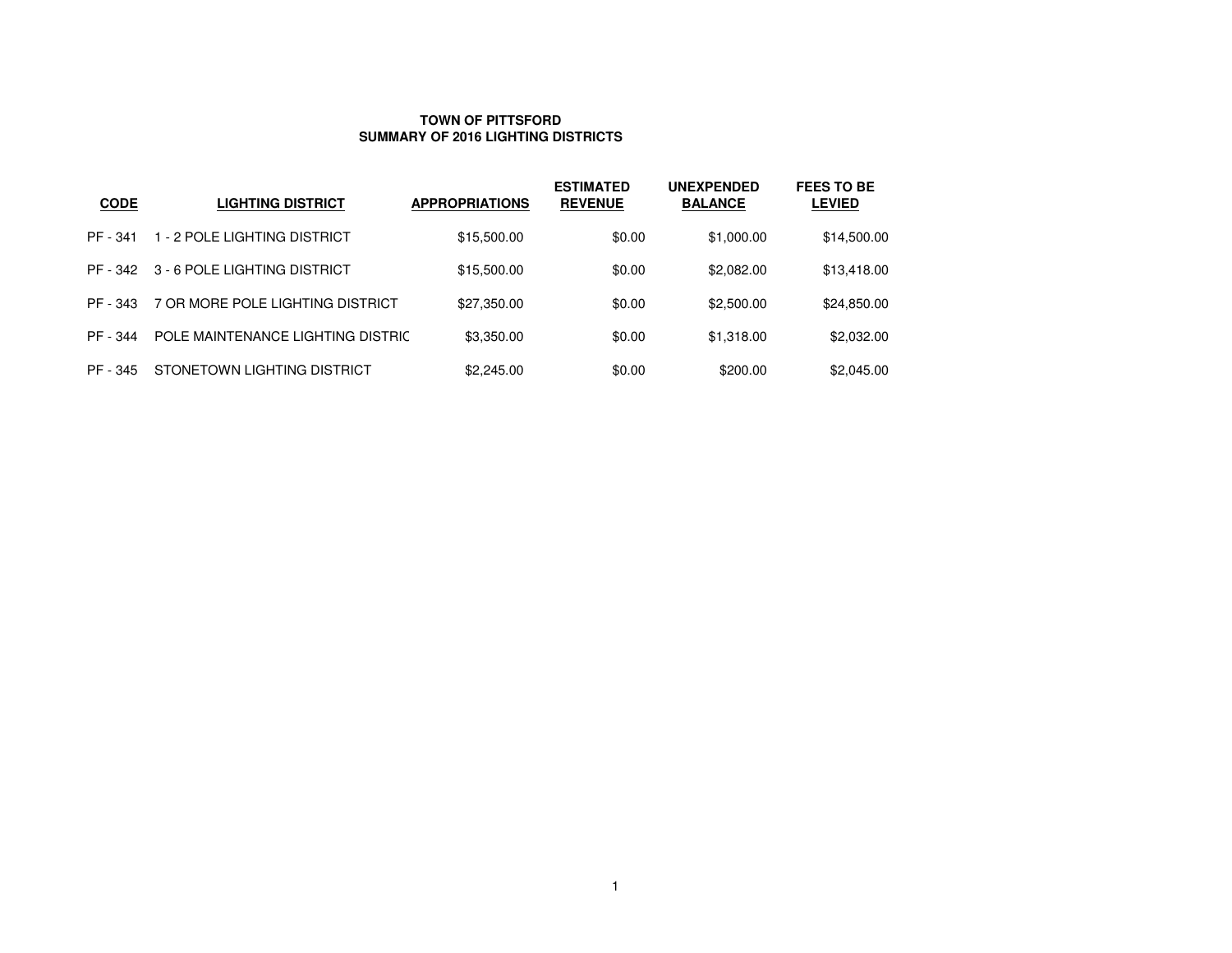# **TOWN OF PITTSFORD: 1 - 2 POLE LIGHTING DISTRICT**

|                                          | <b>ACTUAL 2013</b> | <b>ACTUAL 2014</b> | <b>BUDGET 2015</b> | <b>BUDGET 2016</b> |
|------------------------------------------|--------------------|--------------------|--------------------|--------------------|
| LIGHTING DISTRICT: Revenue               |                    |                    |                    |                    |
| 1001 Property Taxes                      | \$13,490.00        | \$13,898.00        | \$14,238.00        | \$0.00             |
| 2401 Interest                            | \$2.55             | \$2.38             | \$2.00             | \$0.00             |
| 2770 Miscellaneous Revenue               | \$0.00             | \$0.00             | \$0.00             | \$0.00             |
| <b>TOTAL REVENUE</b>                     | \$13,492.55        | \$13,900.38        | \$14,240.00        | \$0.00             |
| 5999 APPROP FD BALANCE                   | \$0.00             | \$0.00             | \$1,600.00         | \$1,000.00         |
| <b>GRAND TOTAL REVENUE</b>               | \$13,492.55        | \$13,900.38        | \$15,840.00        | \$1,000.00         |
| <b>LIGHTING DISTRICT: Appropriations</b> |                    |                    |                    |                    |
| 4111 Materials                           | \$0.00             | \$0.00             | \$0.00             | \$0.00             |
| 4202 Gas & Electric                      | \$14,567.48        | \$14,754.46        | \$15,840.00        | \$15,500.00        |
| <b>TOTAL APPROPRIATIONS</b>              | \$14,567.48        | \$14.754.46        | \$15,840.00        | \$15,500.00        |

| <b>SUMMARY OF 1 - 2 POLE LIGHTING DISTRICT</b> |                                 |                                    |                                     |                                              |
|------------------------------------------------|---------------------------------|------------------------------------|-------------------------------------|----------------------------------------------|
|                                                | <b>APPROPRIATION</b>            | <b>REVENUE</b>                     | <b>UNEXPENDED</b><br><b>BALANCE</b> | <b>AMOUNT TO BE</b><br><b>LEVIED IN FEES</b> |
|                                                | \$15,500.00                     | \$0.00                             | \$1,000.00                          | \$14,500.00                                  |
|                                                | <b>ASSESSED</b><br><b>UNITS</b> | <b>FEES TO</b><br><b>BE LEVIED</b> | <b>FEE</b><br><b>RATE</b>           |                                              |
| TOTAL 1 - 2 POLE LIGHTING DISTRICT             | 1.294                           | \$14,500.00                        | \$11.2056                           |                                              |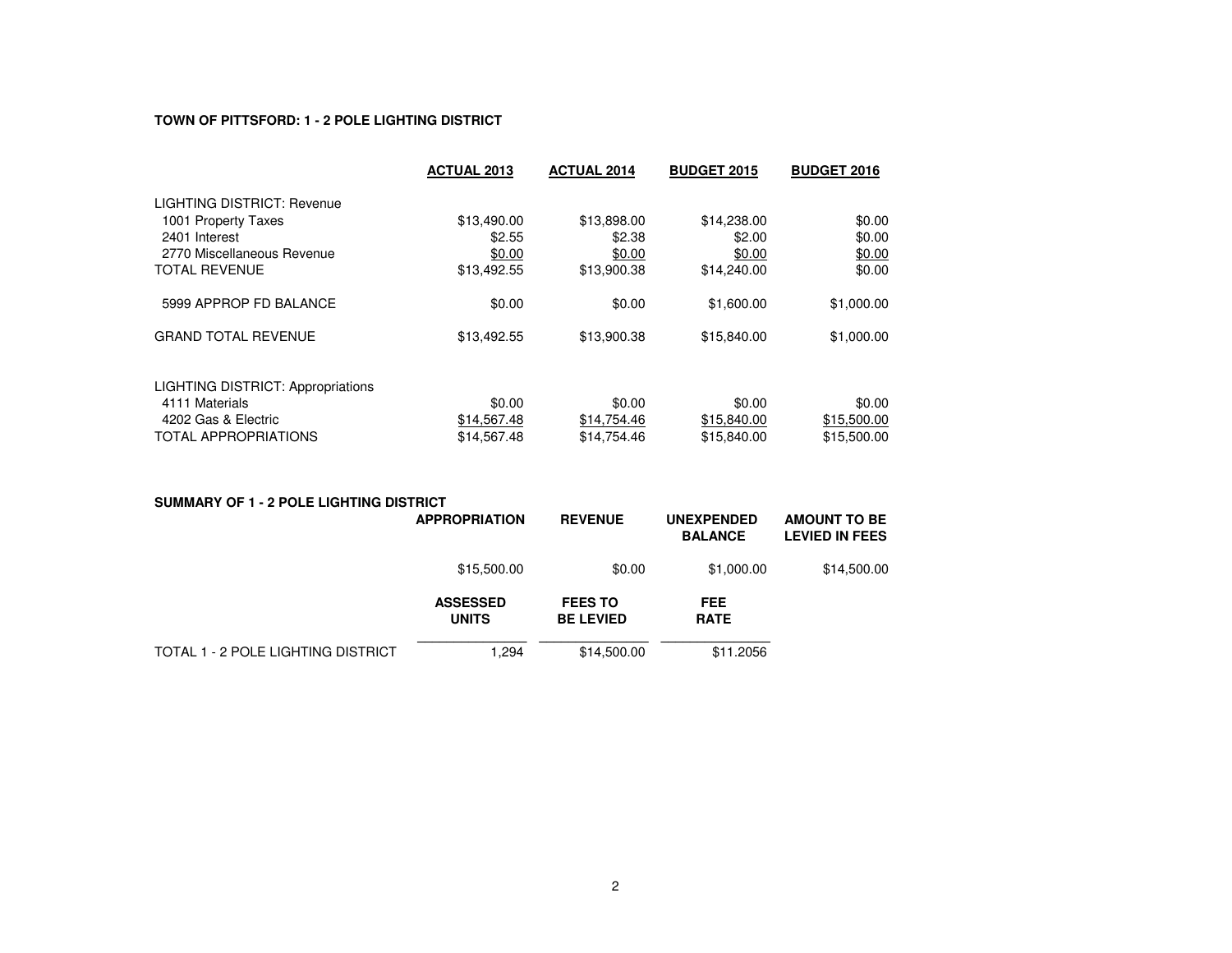# **TOWN OF PITTSFORD: 3 - 6 POLE LIGHTING DISTRICT**

|                                          | <b>ACTUAL 2013</b> | <b>ACTUAL 2014</b> | <b>BUDGET 2015</b> | <b>BUDGET 2016</b> |
|------------------------------------------|--------------------|--------------------|--------------------|--------------------|
| LIGHTING DISTRICT: Revenue               |                    |                    |                    |                    |
| 1001 Property Taxes                      | \$13,265.00        | \$13,273.00        | \$12,773.00        | \$0.00             |
| 2401 Interest                            | \$3.65             | \$3.62             | \$2.00             | \$0.00             |
| 2770 Miscellaneous Revenue               | \$1,894.75         | \$0.00             | \$0.00             | \$0.00             |
| <b>TOTAL REVENUE</b>                     | \$15,163.40        | \$13,276.62        | \$12,775.00        | \$0.00             |
| 5999 APPROP FD BALANCE                   | \$0.00             | \$0.00             | \$3,000.00         | \$2,082.00         |
| <b>GRAND TOTAL REVENUE</b>               | \$15,163.40        | \$13,276.62        | \$15,775.00        | \$2,082.00         |
| <b>LIGHTING DISTRICT: Appropriations</b> |                    |                    |                    |                    |
| 4111 Materials                           | \$0.00             | \$0.00             | \$0.00             | \$0.00             |
| 4202 Gas & Electric                      | \$13,142.83        | \$14,044.18        | \$15,775.00        | \$15,500.00        |
| <b>TOTAL APPROPRIATIONS</b>              | \$13.142.83        | \$14,044.18        | \$15,775.00        | \$15,500.00        |

| <b>SUMMARY OF 3 - 6 POLE LIGHTING DISTRICT</b> |                                 |                                    |                                     |                                              |  |  |  |
|------------------------------------------------|---------------------------------|------------------------------------|-------------------------------------|----------------------------------------------|--|--|--|
|                                                | <b>APPROPRIATION</b>            | <b>REVENUE</b>                     | <b>UNEXPENDED</b><br><b>BALANCE</b> | <b>AMOUNT TO BE</b><br><b>LEVIED IN FEES</b> |  |  |  |
|                                                | \$15,500.00                     | \$0.00                             | \$2,082.00                          | \$13,418.00                                  |  |  |  |
|                                                | <b>ASSESSED</b><br><b>UNITS</b> | <b>FEES TO</b><br><b>BE LEVIED</b> | <b>FEE</b><br><b>RATE</b>           |                                              |  |  |  |
| TOTAL 3 - 6 POLE LIGHTING DISTRICT             | 1,075.0                         | \$13,418,00                        | \$12,4819                           |                                              |  |  |  |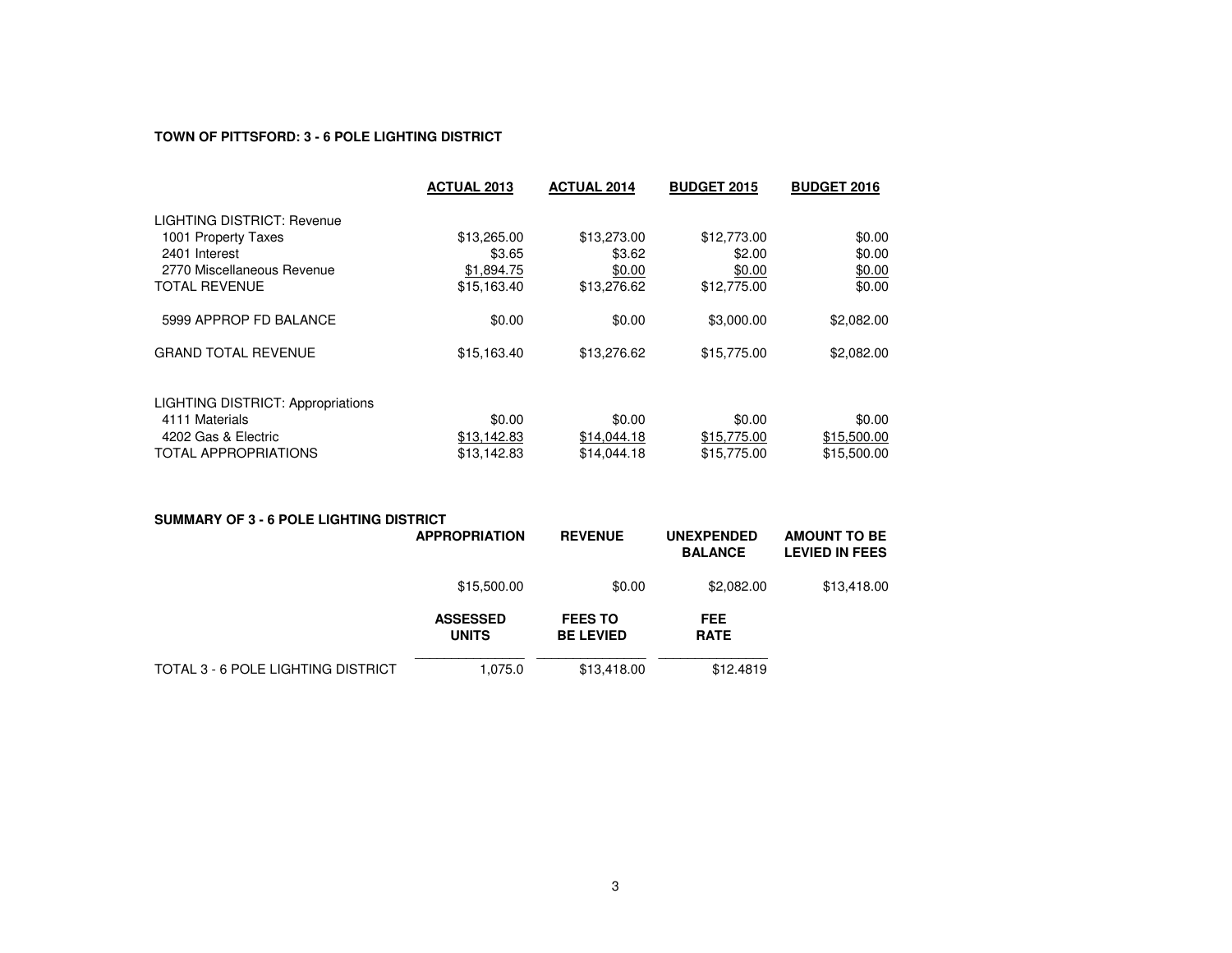# **TOWN OF PITTSFORD: 7 OR MORE POLE LIGHTING DISTRICT**

| <b>ACTUAL 2013</b> | <b>ACTUAL 2014</b> | <b>BUDGET 2015</b> | <b>BUDGET 2016</b> |
|--------------------|--------------------|--------------------|--------------------|
|                    |                    |                    |                    |
| \$24,980.00        | \$24,846.00        | \$24,846.00        | \$0.00             |
| \$5.67             | \$5.41             | \$4.00             | \$0.00             |
| \$1,657.51         | \$0.00             | \$0.00             | \$0.00             |
| \$26,643.18        | \$24,851.41        | \$24,850.00        | \$0.00             |
| \$0.00             | \$0.00             | \$3,500.00         | \$2,500.00         |
| \$26,643.18        | \$24,851.41        | \$28,350.00        | \$2,500.00         |
|                    |                    |                    |                    |
| \$0.00             | \$1,625.66         | \$0.00             | \$0.00             |
| \$22,367.40        | \$25,987.40        | \$28,350.00        | \$27,350.00        |
| \$22,367.40        | \$27,613.06        | \$28,350.00        | \$27,350.00        |
|                    |                    |                    |                    |

| SUMMARY OF 7 OR MORE POLE LIGHTING DISTRICT | <b>APPROPRIATION</b>            | <b>REVENUE</b>                     | <b>UNEXPENDED</b><br><b>BALANCE</b> | <b>AMOUNT TO BE</b><br><b>LEVIED IN FEES</b> |
|---------------------------------------------|---------------------------------|------------------------------------|-------------------------------------|----------------------------------------------|
|                                             | \$27,350.00                     | \$0.00                             | \$2,500.00                          | \$24,850.00                                  |
|                                             | <b>ASSESSED</b><br><b>UNITS</b> | <b>FEES TO</b><br><b>BE LEVIED</b> | <b>FEE</b><br><b>RATE</b>           |                                              |
| TOTAL 7 OR MORE POLE LIGHTING DIST          | 232.0                           | \$24,850.00                        | \$107.1121                          |                                              |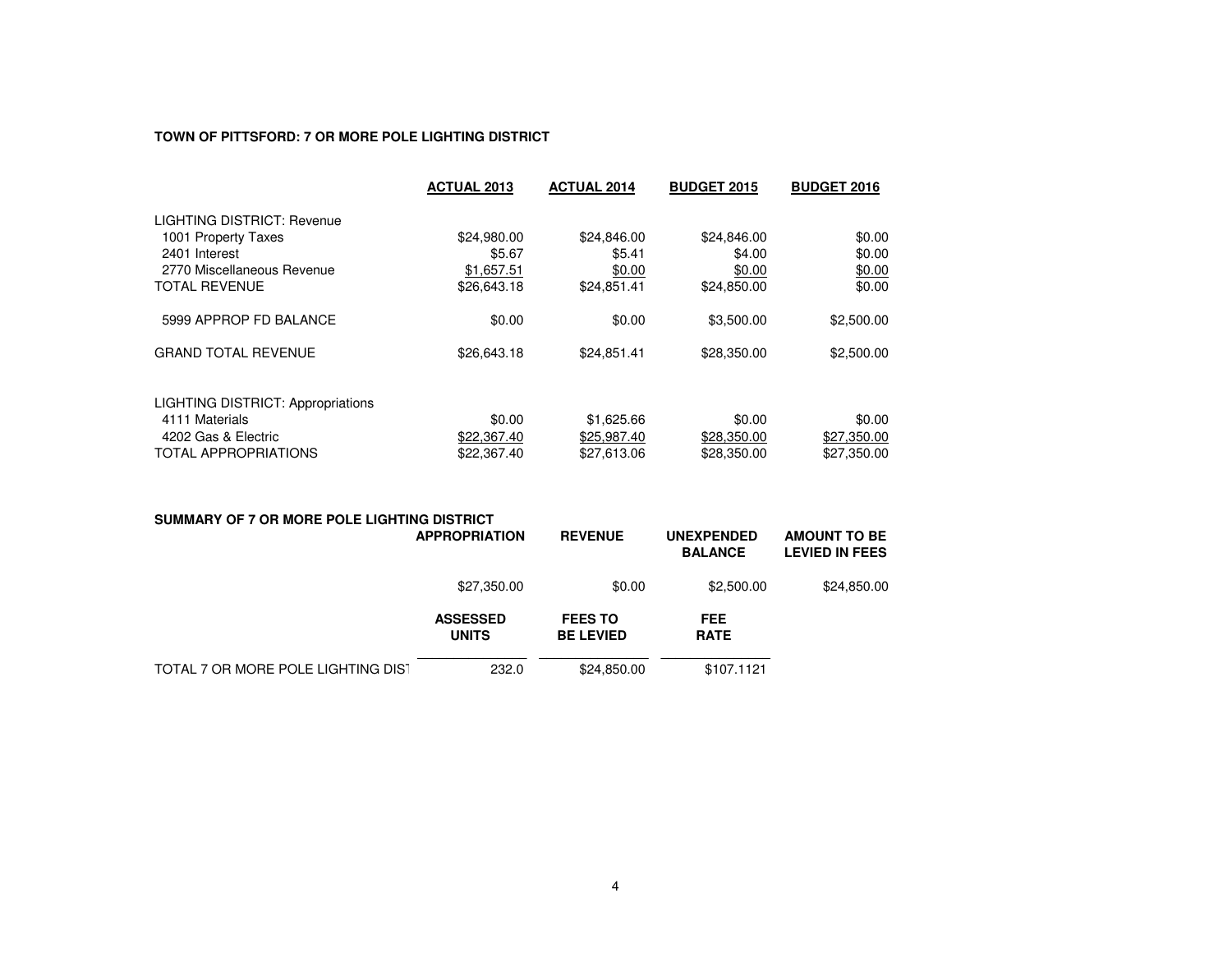### **TOWN OF PITTSFORD: POLE MAINTENANCE LIGHTING DISTRICT**

|                                          | <b>ACTUAL 2013</b> | <b>ACTUAL 2014</b> | <b>BUDGET 2015</b> | <b>BUDGET 2016</b> |
|------------------------------------------|--------------------|--------------------|--------------------|--------------------|
| LIGHTING DISTRICT: Revenue               |                    |                    |                    |                    |
| 1001 Property Taxes                      | \$1,695.00         | \$1,600.00         | \$1,600.00         | \$0.00             |
| 2401 Interest                            | \$1.70             | \$1.78             | \$0.00             | \$0.00             |
| 2770 Miscellaneous Revenue               | \$0.00             | \$0.00             | \$0.00             | \$0.00             |
| <b>TOTAL REVENUE</b>                     | \$1,696.70         | \$1,601.78         | \$1,600.00         | \$0.00             |
| 5999 APPROP FD BALANCE                   | \$0.00             | \$0.00             | \$1,750.00         | \$1,318.00         |
| <b>GRAND TOTAL REVENUE</b>               | \$1,696.70         | \$1,601.78         | \$3,350.00         | \$1,318.00         |
| <b>LIGHTING DISTRICT: Appropriations</b> |                    |                    |                    |                    |
| 4111 Materials                           | \$824.17           | \$0.00             | \$1,500.00         | \$1,500.00         |
| 4202 Gas & Electric                      | \$1,430.14         | \$1,499.07         | \$1,850.00         | \$1,850.00         |
| <b>TOTAL APPROPRIATIONS</b>              | \$2,254.31         | \$1,499.07         | \$3,350.00         | \$3,350,00         |

| SUMMARY OF POLE MAINTENANCE LIGHTING DISTRICT | <b>APPROPRIATION</b>            | <b>REVENUE</b>                     | <b>UNEXPENDED</b><br><b>BALANCE</b> | <b>AMOUNT TO BE</b><br><b>LEVIED IN FEES</b> |
|-----------------------------------------------|---------------------------------|------------------------------------|-------------------------------------|----------------------------------------------|
|                                               | \$3,350.00                      | \$0.00                             | \$1,318.00                          | \$2,032.00                                   |
|                                               | <b>ASSESSED</b><br><b>UNITS</b> | <b>FEES TO</b><br><b>BE LEVIED</b> | <b>FEE</b><br><b>RATE</b>           |                                              |
| TOTAL POLE MAINTENANCE DISTRICT               | 182.5                           | \$2,032,00                         | \$11.1342                           |                                              |